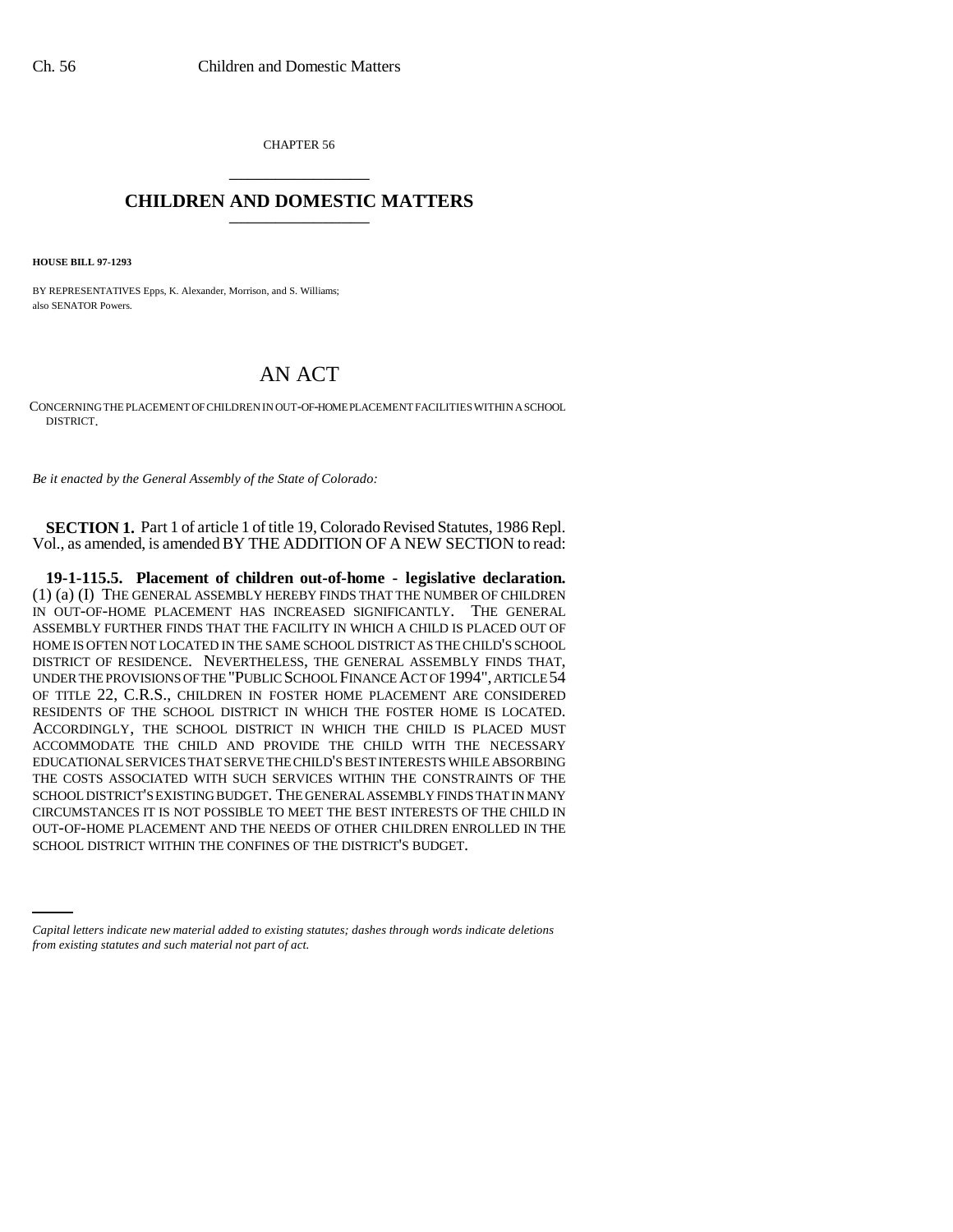(II) THE GENERAL ASSEMBLY DETERMINES THAT THE NUMBER OF CHILDREN IN OUT-OF-HOME PLACEMENT AND THE SEVERITY OF THEIR ATTENDANT NEEDS ARE INCREASING. THE ABILITY TO MEET THE NEEDS OF THE CHILDREN IN OUT-OF-HOME PLACEMENT IS FREQUENTLY RESTRICTED BY THE LIMITED RESOURCES AVAILABLE TO A SCHOOL DISTRICT. FURTHERMORE, THE GENERAL ASSEMBLY FINDS THAT THERE IS A DISPROPORTIONATELY LARGER NUMBER OF CHILDREN IN OUT-OF-HOME PLACEMENT IN SOME SCHOOL DISTRICTS THAN IN OTHERS, THEREBY DIRECTLY IMPACTING THE ABILITY OF CERTAIN SCHOOL DISTRICTS TO EFFECTIVELY MANAGE AND FINANCE THE PROVISION OF QUALITY EDUCATIONAL SERVICES TO ALL STUDENTS IN THOSE DISTRICTS.

(b) THE GENERAL ASSEMBLY THEREFORE DETERMINES THAT IT WOULD SERVE THE BEST INTERESTS OF ALL CHILDREN ENROLLED IN A SCHOOL DISTRICT IF THE NUMBER OF CHILDREN PLACED IN OUT-OF-HOME PLACEMENT FACILITIES BY COUNTY DEPARTMENTS OF SOCIAL SERVICES IN EACH OF THE VARIOUS SCHOOL DISTRICTS IS MONITORED SO THAT THE FINANCIAL IMPACT ON ALL SCHOOL DISTRICTS THROUGHOUT THE STATE IS MANAGEABLE AND EQUITABLE AND SO THAT THE BEST INTERESTS OF ALL CHILDREN, WHETHER OR NOT IN OUT-OF-HOME PLACEMENT, CAN BE SERVED.

(2) (a) CONTINGENT UPON IMPLEMENTATION OF THE CHILDREN, YOUTH, AND FAMILIES AUTOMATION PROJECT IN THE DEPARTMENT OF HUMAN SERVICES, THE DEPARTMENT SHALL MAKE THE FOLLOWING INFORMATION AVAILABLE TO ALL COUNTY DEPARTMENTS THROUGHOUT THE STATE:

(I) VACANCIES IN OUT-OF-HOME PLACEMENT FACILITIES WITHIN EACH COUNTY;

(II) THE NUMBER OF OUT-OF-HOME PLACEMENT CHILDREN ENROLLED IN EACH SCHOOL DISTRICT IN RELATION TO THE TOTAL NUMBER OF STUDENTS ENROLLED IN THE SCHOOL DISTRICT;

(III) A LIST OF ALL OUT-OF-HOME PLACEMENT FACILITIES IN EACH SCHOOL DISTRICT; AND

(IV) TO THE EXTENT KNOWN AND WITHIN AVAILABLE RESOURCES, A LIST OF THE TYPES OF SERVICES AVAILABLE IN EACH SCHOOL DISTRICT TO MEET THE SPECIAL NEEDS OF CHILDREN IN OUT-OF-HOME PLACEMENT.

(b) IN EVERY PROCEEDING PURSUANT TO THIS TITLE IN WHICH THE COURT CONTEMPLATES PLACING A CHILD OUT OF HOME, THE COUNTY DEPARTMENT SHALL MAKE RECOMMENDATIONS TO THE COURT CONCERNING THE PROPOSED PLACEMENT. SUCH RECOMMENDATIONS SHALL INCLUDE INFORMATION ABOUT PLACEMENT FACILITIES THAT ARE MOST ABLE TO SERVE APPROPRIATELY THE BEST INTERESTS OF THE CHILD. IN MAKING ITS RECOMMENDATIONS TO THE COURT, THE COUNTY DEPARTMENT SHALL CONSIDER:

(I) THE SPECIAL NEEDS, IF ANY, OF THE CHILD TO BE PLACED, INCLUDING THE ABILITY OF THE PROPOSED OUT-OF-HOME PLACEMENT FACILITY AND THE SCHOOL DISTRICT IN WHICH THE PROPOSED OUT-OF-HOME PLACEMENT FACILITY IS LOCATED TO PROVIDE THE NECESSARY SERVICES TO MEET THOSE NEEDS;

(II) THE PROXIMITY OF THE PROPOSED OUT-OF-HOME PLACEMENT FACILITY TO THE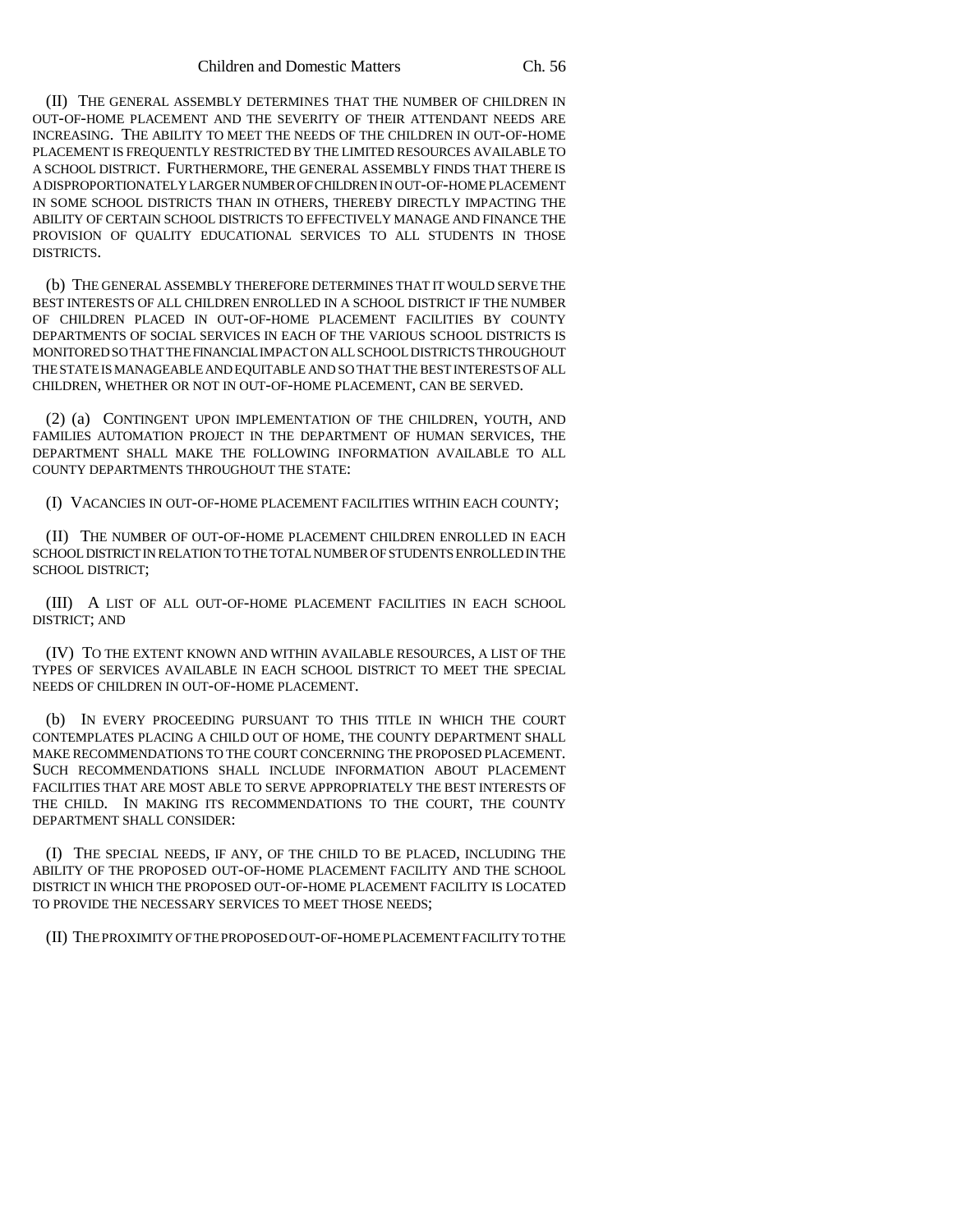CHILD'S PARENTS' HOME, IF PARENTAL RIGHTS HAVE NOT BEEN TERMINATED;

(III) WHETHER THE PROPOSED PLACEMENT FACILITY IS IN THE SAME SCHOOL DISTRICT AS THE CHILD'S PARENTS' RESIDENCE;

(IV) IF THE PROPOSED PLACEMENT FACILITY IS NOT IN THE SAME SCHOOL DISTRICT AS THE CHILD'S PARENTS' RESIDENCE AND IF THE INFORMATION IS AVAILABLE THROUGH THE CHILDREN, YOUTH, AND FAMILIES AUTOMATION PROJECT, THE NUMBER OF CHILDREN PLACED OUT OF HOME BY THE COURT WHO ARE ALREADY ENROLLED IN THE SCHOOL DISTRICT IN WHICH THE PROPOSED OUT-OF-HOME PLACEMENT FACILITY IS LOCATED.

(c) IF THE RECOMMENDATION OF THE COUNTY DEPARTMENT IS TO PLACE THE CHILD IN A PLACEMENT FACILITY THAT IS NOT LOCATED IN THE SAME SCHOOL DISTRICT AS THE CHILD'S PARENTS' RESIDENCE, THE PLACING COUNTY DEPARTMENT SHALL INFORM THE SCHOOL DISTRICT IN WHICH THE CHILD'S PARENTS RESIDE OF THE RECOMMENDED PLACEMENT.

(d) IN PLACING A CHILD OUT OF HOME, THE COURT SHALL CONSIDER THE RECOMMENDATIONS OF THE COUNTY DEPARTMENT AND ANY INFORMATION IT MAY HAVE CONCERNING WHETHER THE CHILD'S EDUCATIONAL NEEDS CAN BE MET ADEQUATELY IF THE CHILD IS PLACED IN AN OUT-OF-HOME PLACEMENT FACILITY LOCATED IN A SCHOOL DISTRICT OTHER THAN THE DISTRICT IN WHICH THE CHILD'S PARENTS RESIDE.

(e) UPON ENTRY OF THE COURT'S ORDER PLACING A CHILD IN AN OUT-OF-HOME PLACEMENT FACILITY LOCATED IN A SCHOOL DISTRICT OTHER THAN THE SCHOOL DISTRICT IN WHICH THE CHILD'S PARENTS RESIDE, THE COUNTY DEPARTMENT SHALL ADVISE THE SCHOOL DISTRICT IN WHICH THE CHILD'S PARENTS RESIDE OF THE COURT'S ORDER.

(f) WHEN A SCHOOL DISTRICT IS ADVISED BY THE COUNTY DEPARTMENT THAT A CHILD RESIDING IN THAT SCHOOL DISTRICT IS TO BE PLACED IN AN OUT-OF-HOME PLACEMENT FACILITY IN ANOTHER SCHOOL DISTRICT PURSUANT TO A COURT ORDER, THE SCHOOL DISTRICT SHALL CONTACT THE SCHOOL DISTRICT IN WHICH THE CHILD IS TO BE PLACED CONCERNING:

(I) THE SPECIAL EDUCATIONAL NEEDS, IF ANY, OF THE CHILD; AND

(II) THE RESOURCES NECESSARY TO MEET THOSE SPECIAL NEEDS.

(3) THE STATE BOARD OF EDUCATION SHALL PROVIDE THE DEPARTMENT OF HUMAN SERVICES WITH ALL AGGREGATE, NONIDENTIFYING INFORMATION CONCERNING STUDENT ENROLLMENT IN EVERY SCHOOL DISTRICT IN THE STATE THAT THE DEPARTMENT OF HUMAN SERVICES MAY REQUEST FOR PURPOSES OF IMPLEMENTING THIS SECTION.

**SECTION 2.** 19-1-103 (32) (a), Colorado Revised Statutes, 1986 Repl. Vol., as amended, is amended to read:

**19-1-103. Definitions.** As used in this title or in the specified portion of this title,